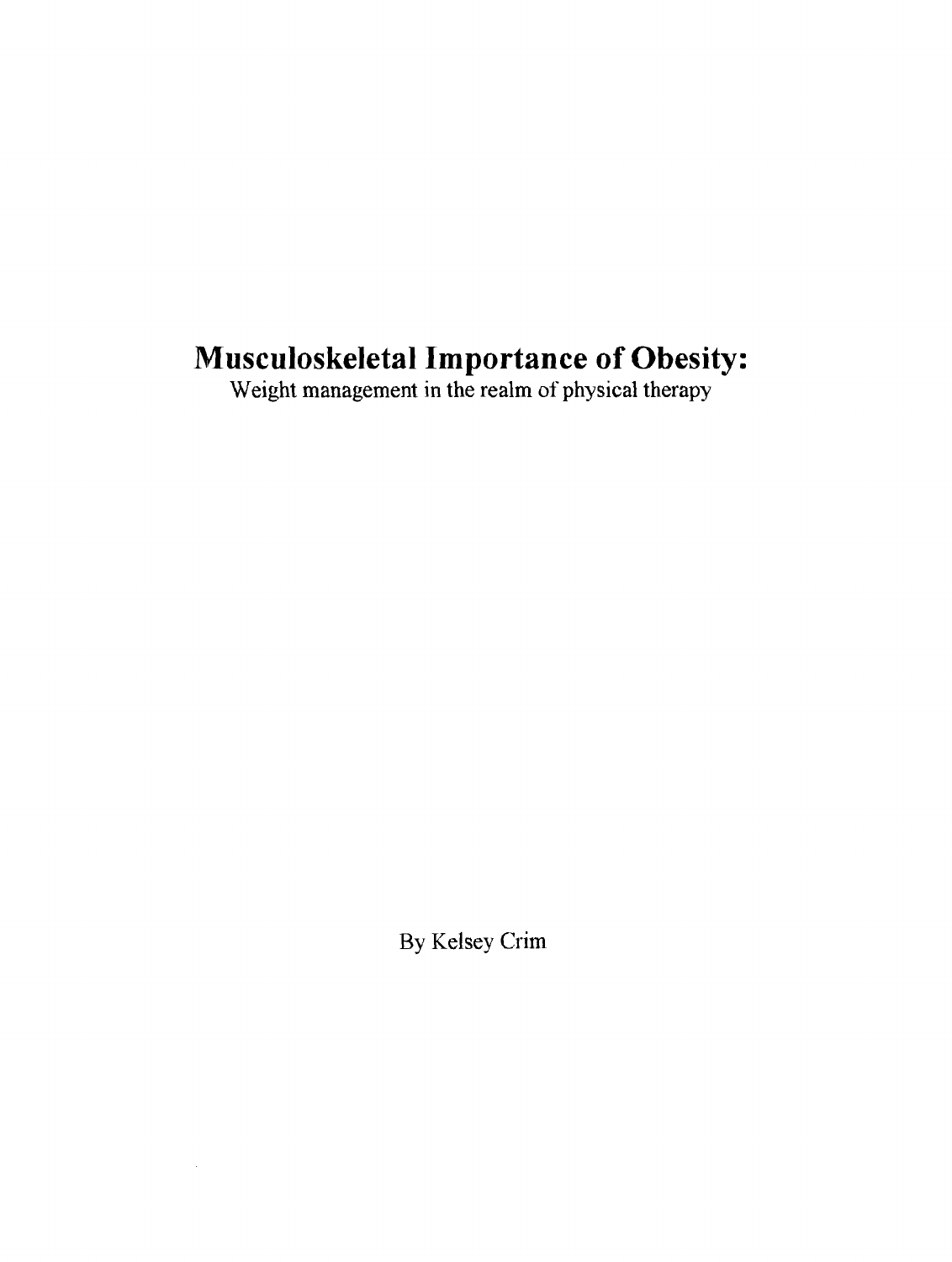# **Musculoskeletal Importance of Obesity:**

Weight management in the realm of physical therapy

An Honors Thesis

By

Kelsey Crim

Thesis Advisor (Tonya Skalon)

Station

Ball State University Muncie, Indiana

Date: April 2008

Expected Date of Graduation: May 2008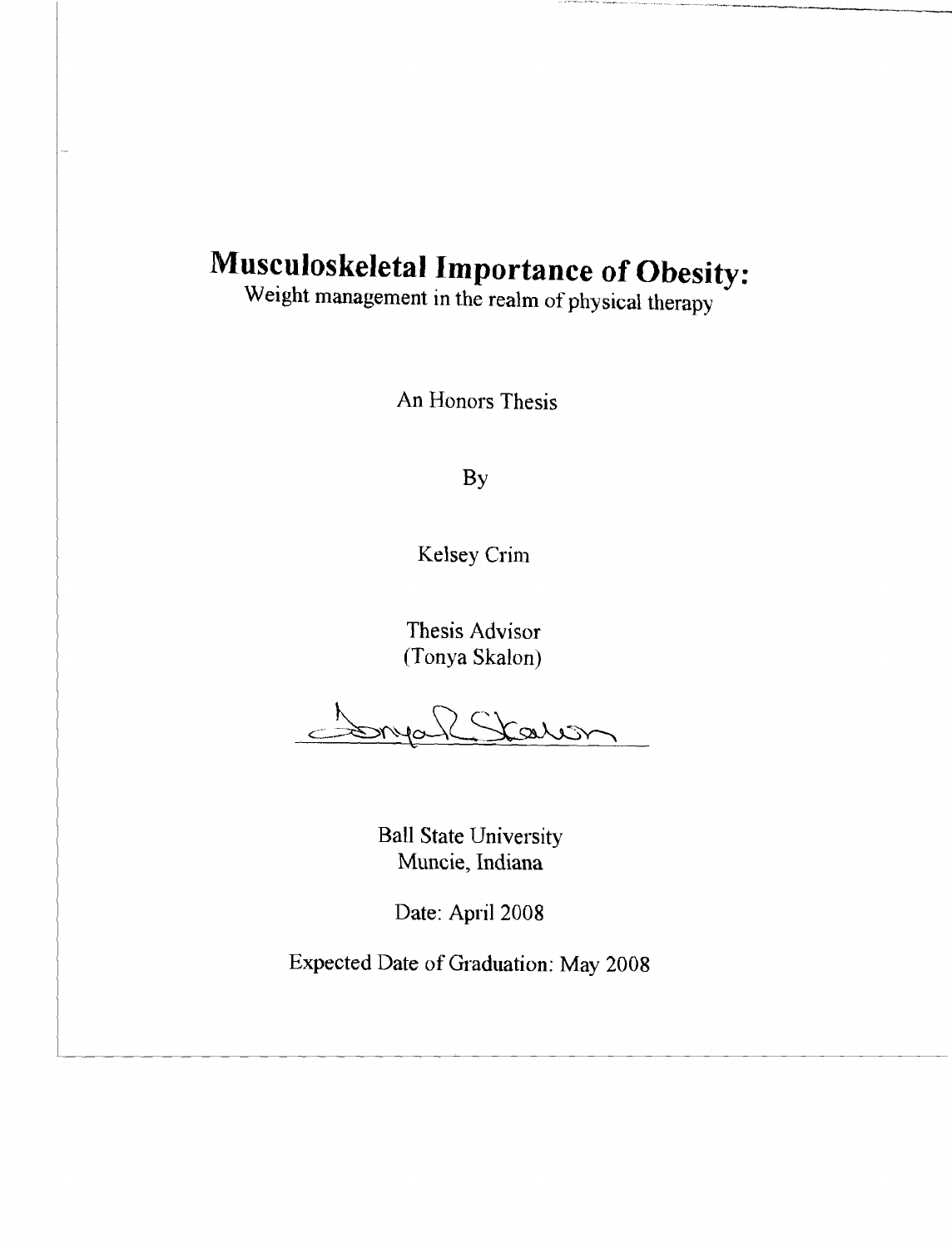#### Abstract

According to the Center of Disease Control, obesity rates have been on the rise in recent years. This condition has been proven to have direct effects on the cardiopulmonary system; obese individuals are considered at high risk for diabetes, cardiopulmonary disease, hypertension, and dyslipidemia among other issues. While these potentially fatal issues are welldocumented and the general population has a plethora of resources on the effects of excessive weight on the cardiopulmonary system, often the musculoskeletal system is overlooked. The research I conducted on the joint load relations to obesity was intended to help health care providers, specifically physical therapists. After completing 540 hours of interning in an orthopedic outpatient clinic, I found many patients asking for more information on weight management. Therefore, in conjunction with my research, I have developed an informational pamphlet to be tilled out and explained by the physical therapist and given to patients.

#### Acknowledgements

- $\triangleright$  I would like to thank Dr. Jeff Clark for offering advice and encouragement throughout my tenure at Ball State, without which I may never have ended up in California with an internship that inspired this project.
- $\triangleright$  I also want to thank Tonya Skalon for her patience and understanding as my advisor for this project.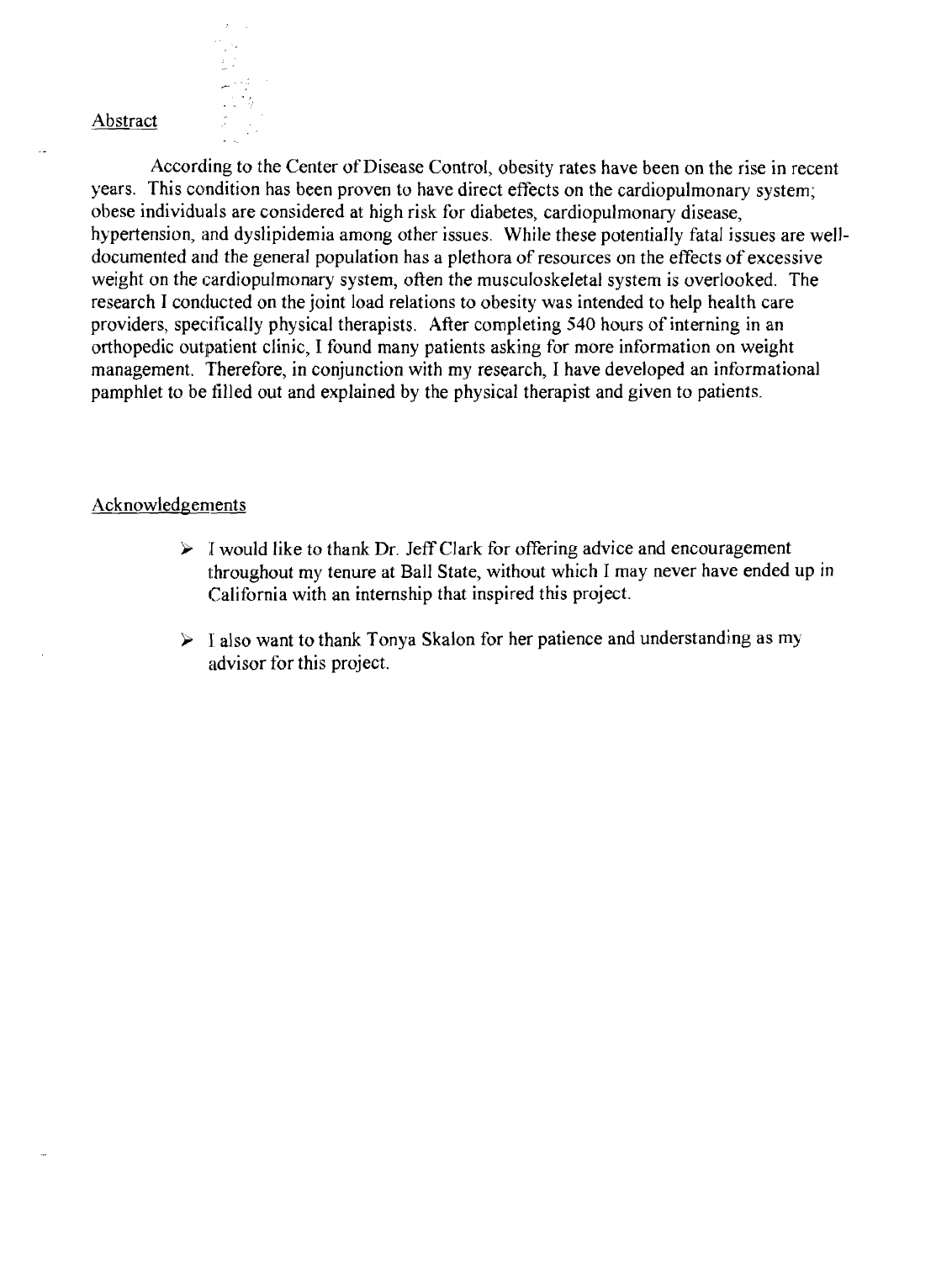# **Musculoskeletal Importance of Obesity: weight management in the realm of physical therapy**

According to the Center of Disease Control, the United States has experienced a dramatic rise in obesity rates over recent years<sup>1</sup>. This same institute and other healthrelated studies have found the various detriments of excessive weight include but are not limited to an increased risk of diabetes, COPD, stroke, sleep apnea, cancers, hypertension, and dyslipidemia. These potentially fatal issues affect more Americans every year; however, while the effects of being overweight or obese are commonly applied to the cardiopulmonary system, the health of the musculoskeletal system is often overlooked. In the following, I will explain how and why joints are afflicted to the point of injury, as well as the impact excessive weight has on the rehabilitation of those injuries. Finally I will offer suggestions for physical therapy clinics as to how to assess and approach patients on the topic of obesity as it relates to recovery.

In order to assess the validity of reports on the correlation between obesity and joint load, one must understand the context of body mass index (BMI) as a measure of obesity. The 8MI is a measure of the ratio between weight in kilograms and height in centimeters squared. The 8MI has often been critiqued for its failure to accurately assess health risk of individuals because of its inability to differentiate between mass, and unhealthy mass. The 8MI measures body weight in proportion to height and in this process does not assess body composition. It does not distinguish fat mass from fatfree mass. A muscular individual with larger amounts of fat-free mass would have a

I http://www.cdc.gov/nccdphp/dnpa/obesity/trend/maps/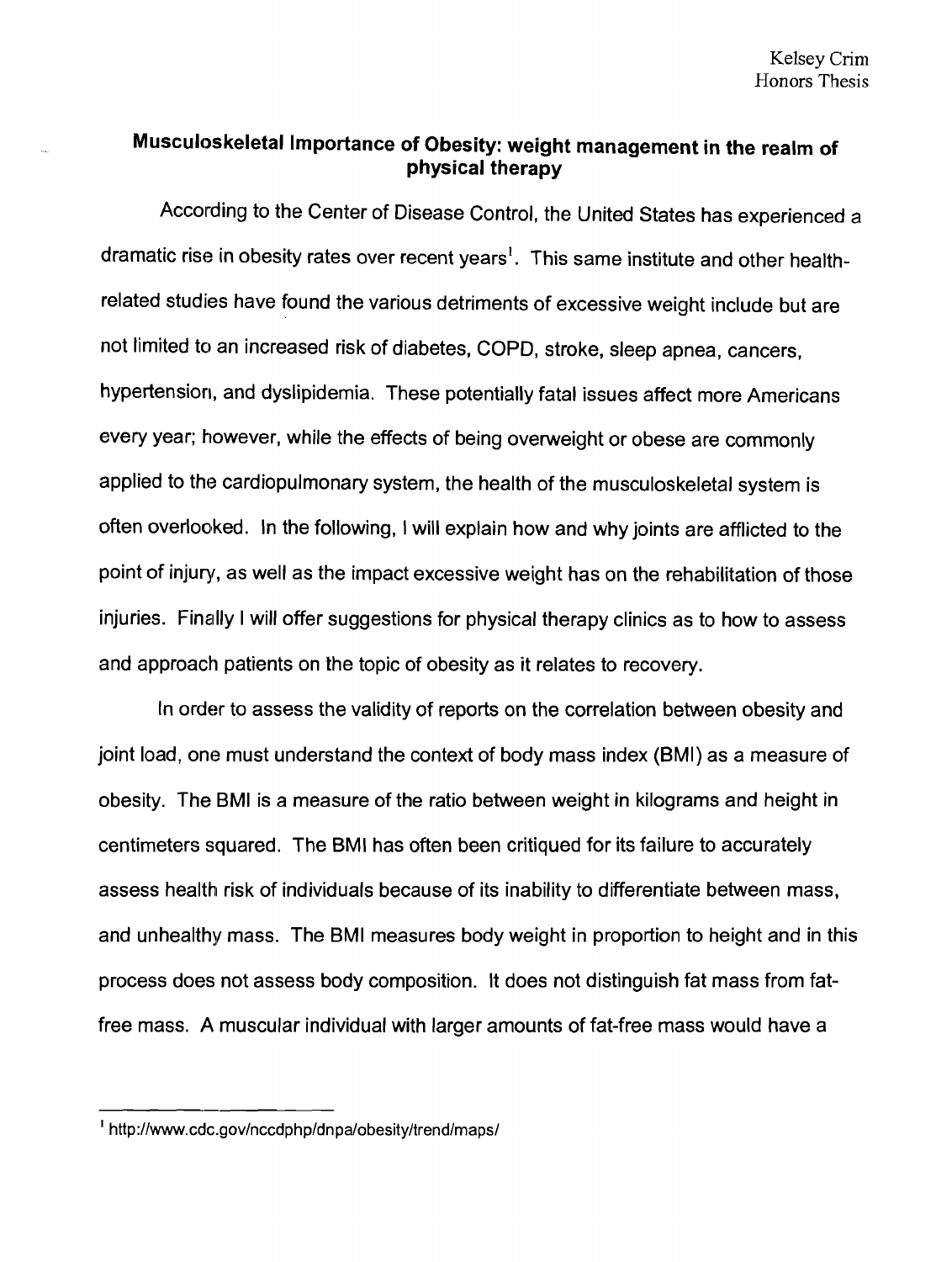high BMI but would not have the same cardiopulmonary risks of an individual with the same BMI consisting of higher fat mass.

This critique of the BMI has implications on its ability to assess cardiopulmonary risk. However, for the purpose of analyzing the consequences of an increased load on the joints, the BMI ratio is still sufficient. When considering the problem of weight-load on joints, the particular composition of the aggregate mass becomes irrelevant. Consider the same scenario in automotive engineering. The permitted weight load on the tires of a truck does not change by the type of weight. The result of a blown tire, from an overload is the same whether the weight is from steel or feathers. The same principle holds true when considering the affects of body mass on the body's joints. The BMI as a tool is sufficient to calculate these affects.

Considering that mass effects the body's joints, it follows that an individual with excessive weight distributes a larger load on the back, hip, knee, and ankle joints than is experienced by an individual with an average BM!. Weight-bearing joints such as the knee undergo an estimated load of three to six times the body weight<sup>2</sup>. Thus, each additional five pounds a person weight increases the load on the knee by 15 to 30 pounds. This increased load causes additional stress to the cartilage and bone. This additional stress causes wear that exacerbates degenerative diseases such as osteoarthritis and patellar tendonitis. Thus, there is a direct correlation between increased load on the joints from excess weight and degenerative joint diseases. This can affect the ankle, hips, and knee, but an abnormally high BMI can also affect mechanics of the spine, especially if the extra weight distributes around the midsection.

2

 $2$  Felson DT: Weight and osteoarthritis. J.Rheumatol. 43:7-9. 1995.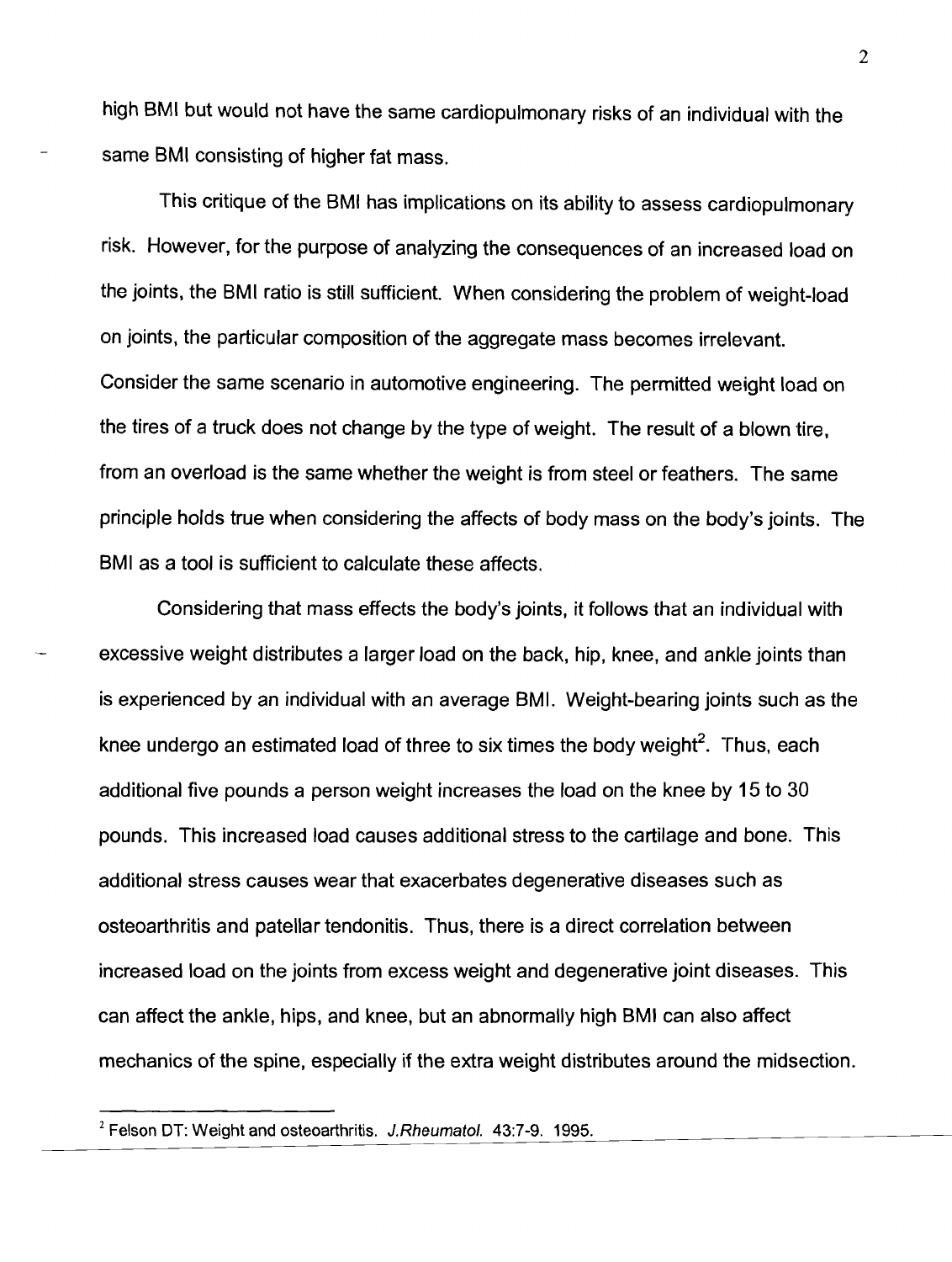This load causes anterior bending force and compressive forces on the spinal column, thus leading to back pain and disc pathology<sup>3</sup>.

Logically losing weight should result in the reduction of the load on the joints, and a large quantity of data supports this hypothesis; as aforementioned, the range of three to six times the body weight is a founded ratio. Studies by Messier and colleagues show a four-fold relationship at the knee. In other words, for every pound lost, the joint experiences a load four pounds lighter<sup>4</sup>. Though the exact ratio of body weight and joint load is unknown, the benefits of maintaining a healthy weight correlate to the musculoskeletal system.

It is important to note that a high BMI does increase the risk for degenerative joint diseases that lead to injury and/or surgery requiring physical therapy. Physicians regularly assess a person's BMI, as a contributing factor to these joint problems. Often, physicians overlook the affect of a person's BMI on recovery from these joint problems or surgery. Henceforth, I will validate the need for a normalized body weight in order to experience an efficient, effective, and less painful rehabilitation of these injuries.

Joints are more likely to experience an increased load because of a high BMI, and because of this increased load, they are more likely to experience degeneration leading to an injury or surgery. When joint degeneration calls for orthopedic surgery, the joint requires rehabilitation as administered by a physical therapist. Research shows a strong positive correlation between pain experienced while bearing weight on the knee and BMI; BMI also has a significant impact on rehabilitation outcome.

 $3$  Makk SP. Obesity's effects on bones and joints. Kentuckiana Healthy Woman. 2(2): 25. 2007

<sup>&</sup>lt;sup>4</sup> Messier SP, Gutekunst DJ, Davis C, DeVita P. Weight loss reduces knee-joint loads in overweight and obese older adults with knee osteopathy. Arthritis Rheum. 2(7): 2026-32. 2005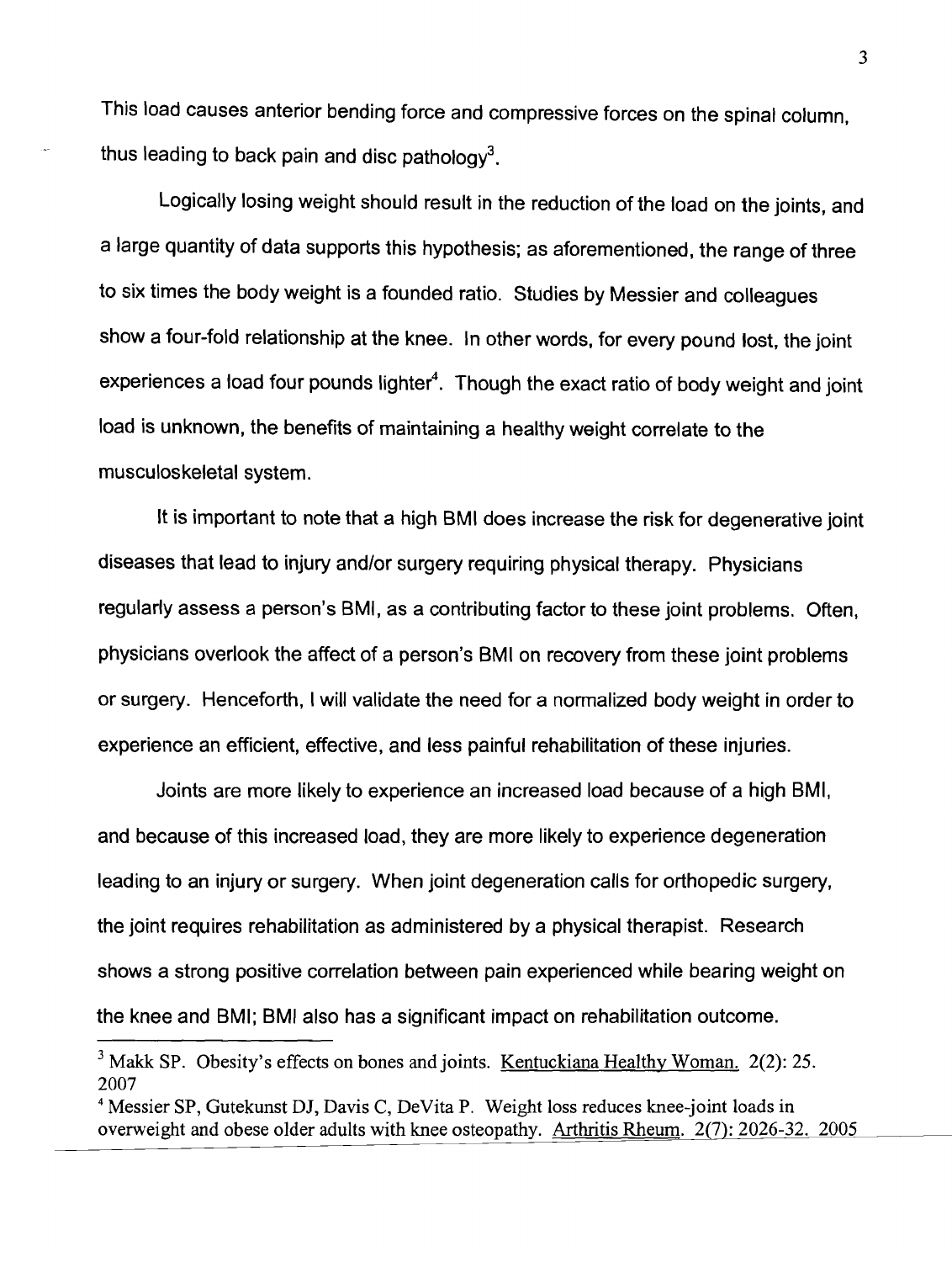Overweight and obese populations experience more pain and slower or less effective rehabilitation than those that are of a healthy weight<sup>5</sup>. Thus, rehabilitation is less painful, faster, and more effective with an average BMI.

A high BMI can also negatively affect the outcome of physical therapy. When an obese patient completes the therapy necessary to reach functional goals, he or she continues to exert unnecessary force on the joint of the original injury. Hip and knee replacements exhibit wear in all patients, but obese patients' replaced joints tend to degenerate more quickly. This wear and tear can result in the need for additional surgeries or injury to other ligaments that must compensate for the deficient strength of the original injury $6$ .

In order to offer the most efficient, enjoyable, and successful care, physical therapists should make normalizing body weight as measured by BMI a priority in the prevention and rehabilitation of degenerative changes in the joints. It is the responsibility of the primary physicians and physical therapists to educate their patients on the consequences of weight on the cardiopulmonary and musculoskeletal systems. Physicians should prudently assess patients BMI and implement a plan of care as necessary.

Because the studies of musculoskeletal health cited rely on BMI as a measure of body weight, the primary assessment of orthopedic physical therapy patients should focus on the 8MI. This can be done by manually converting the patients' weight to

<sup>4</sup>Jasiak-Tyrkalska B, Franczuk B, Jaworek J, Mosurska D. The Body Mass Index (BMI) and Rehabilitation outcome in patients with degenerative changed of the knee joint. Ortop Traumatol Rehabil. 6(4): 467-71 2004

 $6$  Makk SP. Obesity's effects on bones and joints. Kentuckiana Healthy Woman. 2(2): 25. 2007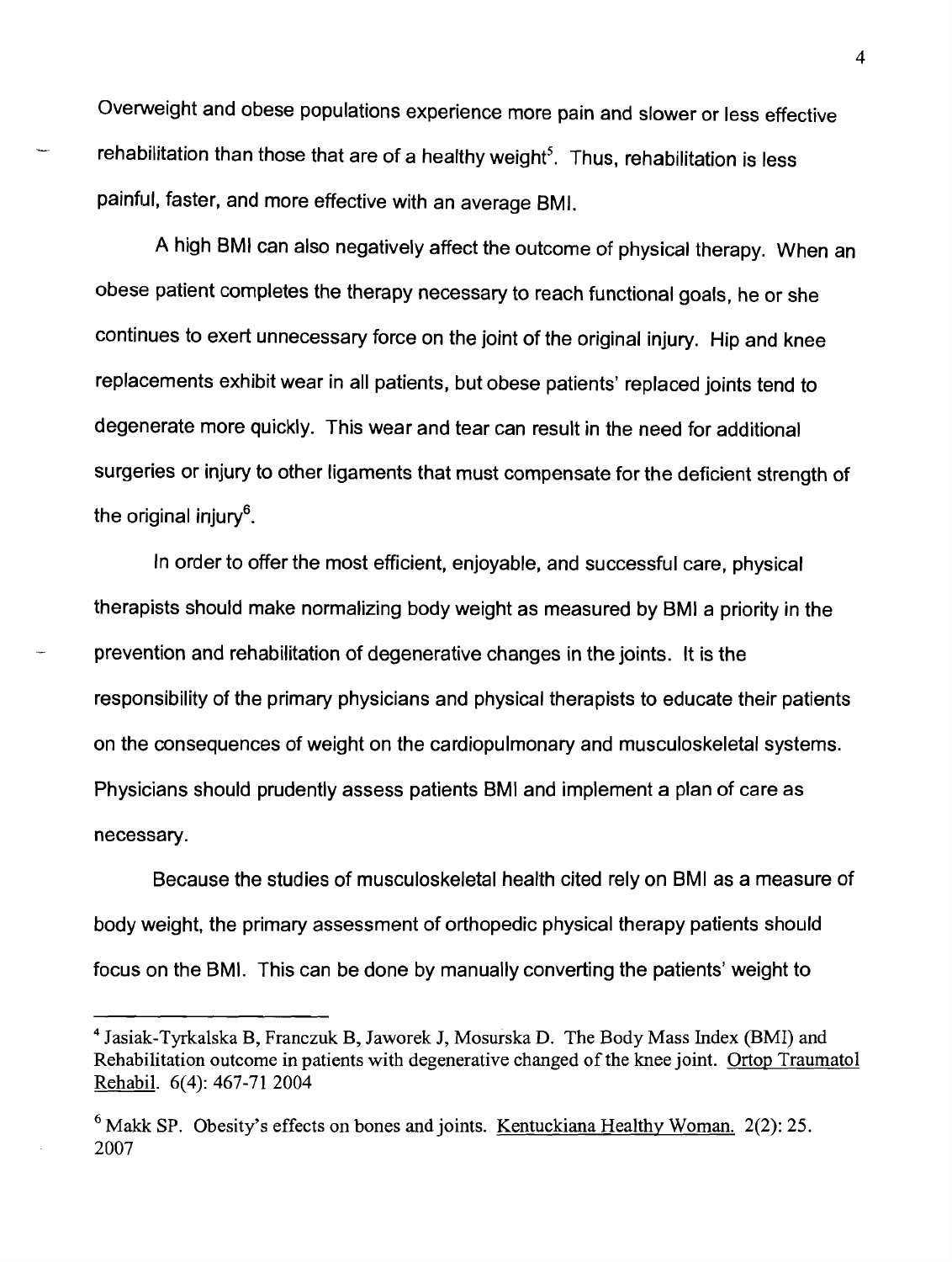kilograms and dividing that number by height in meters squared, or practitioners can use one of the many online calculators at reputable websites such as the National Institute of Health.

8MI measurements are sufficient in assessing the risk of degenerative effects on the joints and therefore sufficient for the practical application to physical therapy. However, as aforementioned, 8MI does not take into account the composition of body weight. Since it is the Hippocratic responsibility of every health care provider to accurately educate patients of their health, physical therapists have an obligation to further inform the patient on the importance of a healthy 8MI, its shortcomings as a measure of cardiopulmonary health, as well as methodology to change one's 8MI. All of this can be found in the pamphlet included titled "Understanding Your 8MI: A guide to weight management for cardiopulmonary and musculoskeletal health and wellness".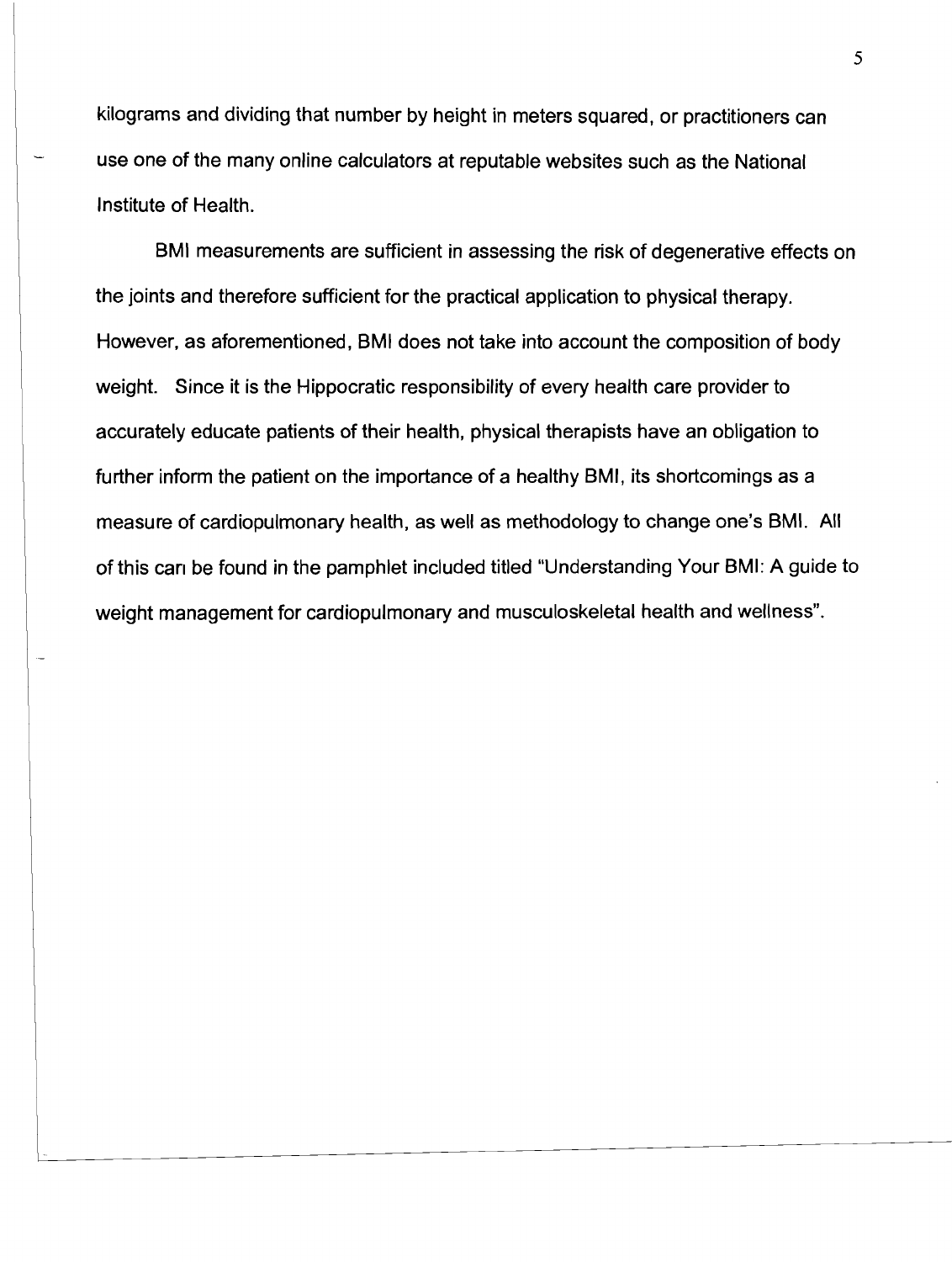## **Justification and Explanation of the Supplemental Pamphlet "Understanding Your BMI"**

I created a brochure entitled "Understanding Your BMI: A guide to weight management for cardiopulmonary and musculoskeletal health" that can be used as a tool for physical therapists as they educate their patients on Body Mass Index (BMI) in terms of its definition, calculation, and correlation to risk of cardiopulmonary diseases as well as joint load. The brochure is a prototype also offers information on how to alter one's BMI by knowing the importance of Basal Metabolic Rate (BMR) when used in conjunction with the Harris Benedict Formula.

My information is limited to a single page pamphlet because if the material was too lengthy, patients would be less likely to actually get through the material. One page of commonly asked questions sparks interest and keeps information straight and to the point. Also, anything larger would require the physical therapists spend more of the rehabilitation time explaining or going over the material. Though the topic of excess weight is important, I have spent 540 hours interning at a clinic and I have seen health care providers strain to ensure that every moment the insurance companies fund be spent on the most beneficial activities. Manual manipulations and therapeutic exercises take precedence over a tiresome lecture on diet and weight loss because of their direct and objective effectiveness.

Though body fat measurements are more comprehensive than BMI in terms of cardiopulmonary health, it is impractical to have physical therapists measuring patients' body fat composition. Not every clinic will have the instruments or education to measure percent body fat, and it is certainly more time intensive than BMI. The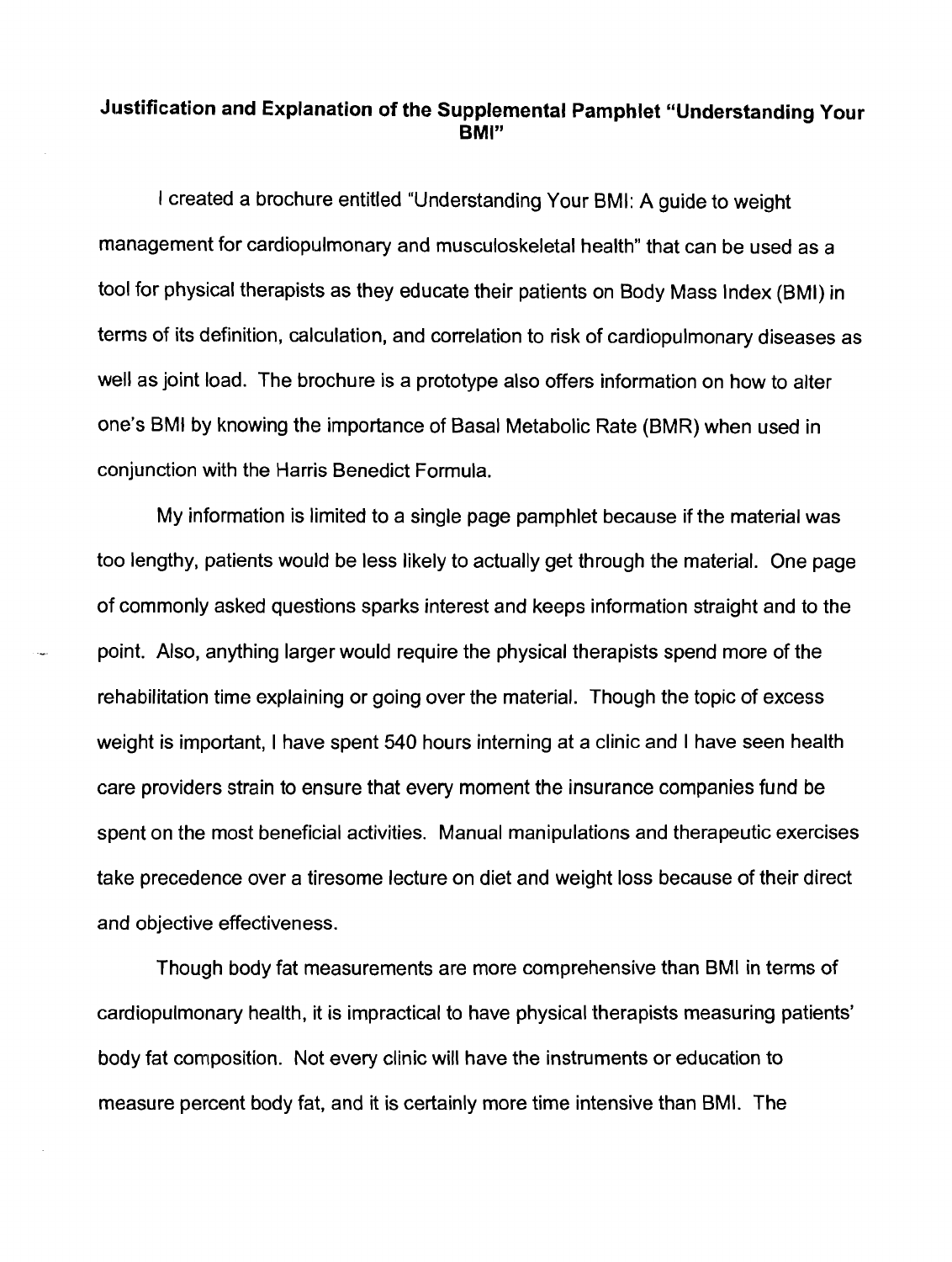pamphlet references other websites and recommends that patients discuss weight management with nutritionists and physicians to gain a greater understanding of the issue.

With the additional knowledge obtained from physical therapists, patients that have become more sedentary due to an injury will recognize that they have the potential to gain weight and therefore inhibit their recovery. Patients that carried excessive weight even before the injury will realize that it is necessary to make a lifestyle change to move toward ideal musculoskeletal and cardiopulmonary health. No health care provider with the patients' best interest at heart can deny the value of a lifestyle change with so many implications on the body.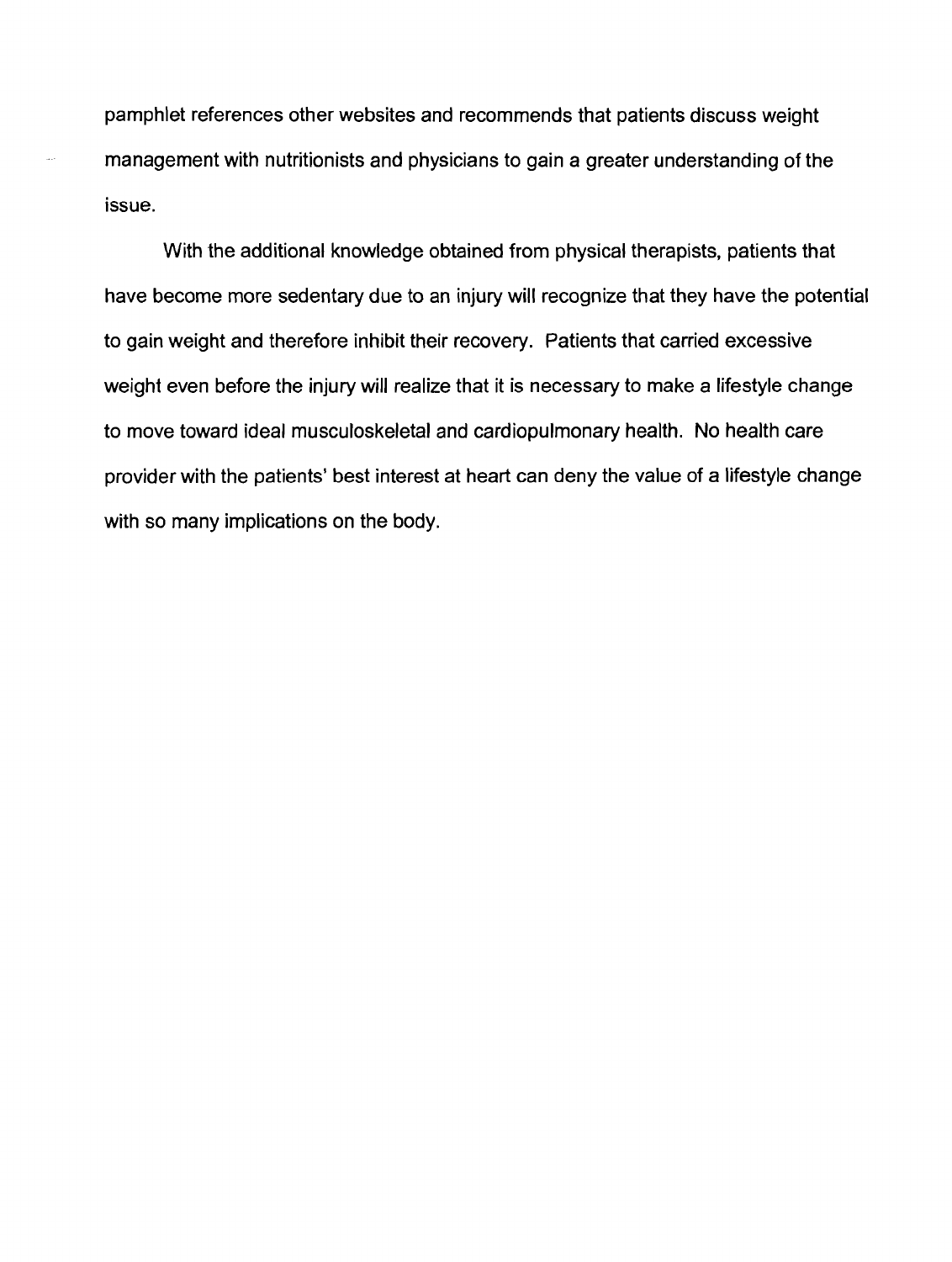### Bibliography

http://www.cdc.gov/nccdphp/dnpa/obesity/trend/maps/

Felson DT: Weight and osteoarthritis. J.Rheumatol. 43:7-9. 1995.

Jasiak-Tyrkalska B, Franczuk B, Jaworek J, Mosurska D. The Body Mass Index (BMI) and Rehabilitation outcome in patients with degenerative changed of the knee joint. Ortop Traumatol Rehabil. 6(4): 467-71 2004

Makk SP. Obesity's effects on bones and joints. Kentuckiana Healthy Woman. 2(2): 25. 2007.

Messier SP, Gutekunst OJ, Davis C, DeVita P. Weight loss reduces knee-joint loads in overweight and obese older adults with knee osteopathy. Arthritis Rheum. 2(7): 2026· 32. 2005.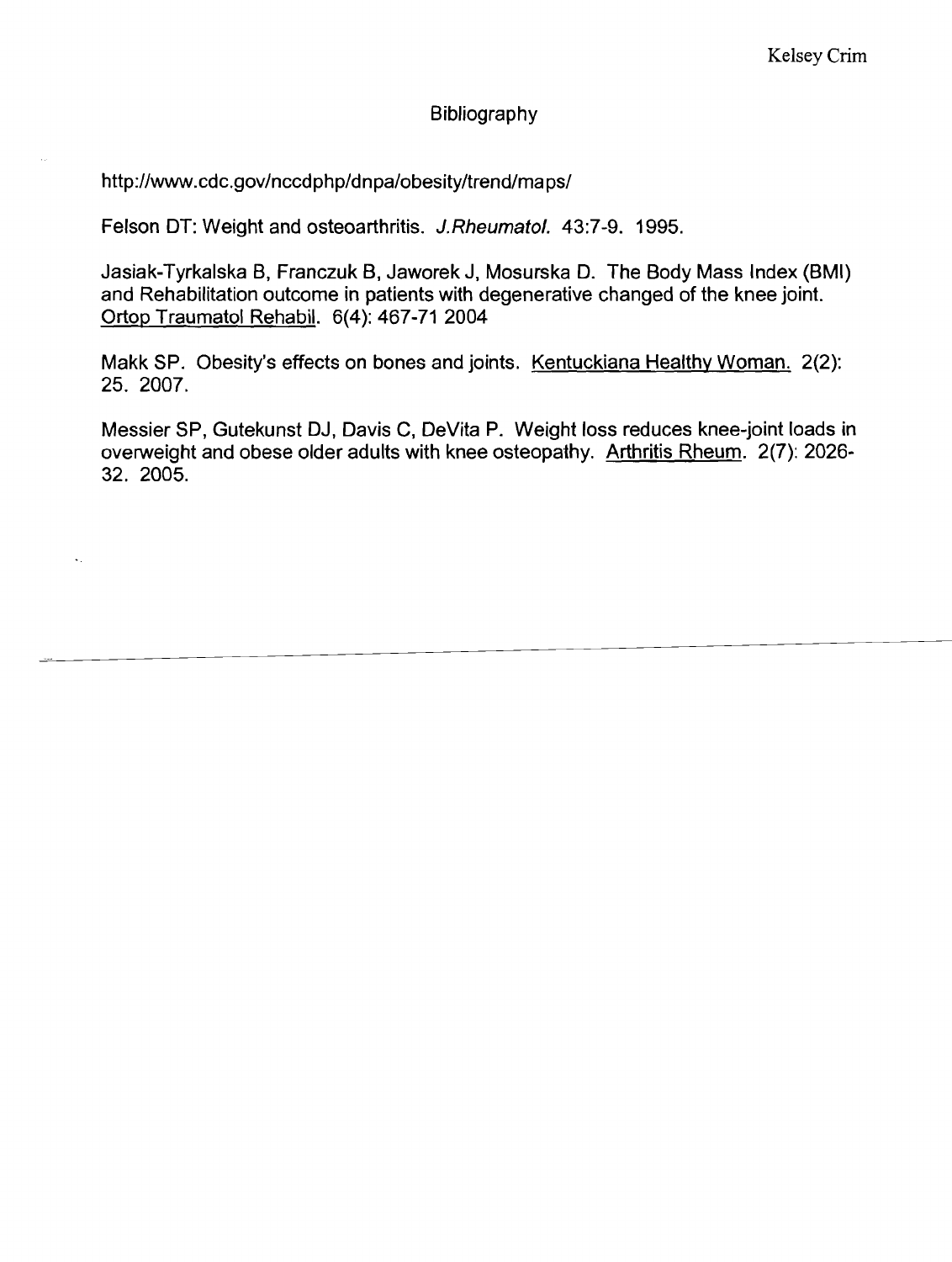Kelsey Crim

<sup>10</sup># 000-471-433

Kacrim@bsu.edu or KelseyCrim@gmail.com

2031 Chapman Rd. Huntertown IN 46748

260-760-9555

Major: Exercise Science

Graduation Date: Spring of 2008

Academic Advisor: Tonya Skalon / Sarah Haley Project Advisor: Tonya Skalon

Title of Honors Project: Musculoskeletal Importance of Obesity: weight management in the realm of physical therapy.

- 1. In addition to an internship in Anaheim, California in an inpatient setting, I will be completing my honors thesis to further my knowledge of rehabilitation and its effects on the obese population. In so doing, I will be expanding my understanding of the field I intend to pursue after graduation. I want to complete this project to tie together my undergraduate studies of exercise science and health assessment with the internship and my future endeavors in the realm of physical therapy. The correlation between musculoskeletal health and body composition is interesting but is often overlooked in my major especially; cardiopulmonary health tends to take the limelight when stressing the importance of exercise.
- 2. The proposed equivalent of HONRS499 is EXSCI479 for the spring semester of 2008.
- 3. The outcome of this project will be a combination research paper and creative project. The research paper will analyze what, if any, relation there is to one's body mass index and joint health and why this is important. The creative project will be a pamphlet designed as a tool for physical therapists to provide to their patients that will inform the reader of body mass index and its importance.
- 4. According to the Center of Disease Control, the United States has experienced a dramatic rise in obesity rates over recent years<sup>1</sup>. This same institute and other health-related studies have found the various detriments of excessive weight include but are not limited to an increased risk of diabetes, COPD, stroke, sleep apnea, cancers, hypertension, and dyslipidemia. These potentially fatal issues affect more Americans every year; however, while the effects of being overweight or obese are commonly applied to the cardiopulmonary systems, the health of the musculoskeletal

I http://www.cdc.gov/nccdphp/dnpa/obesity/trend/maps/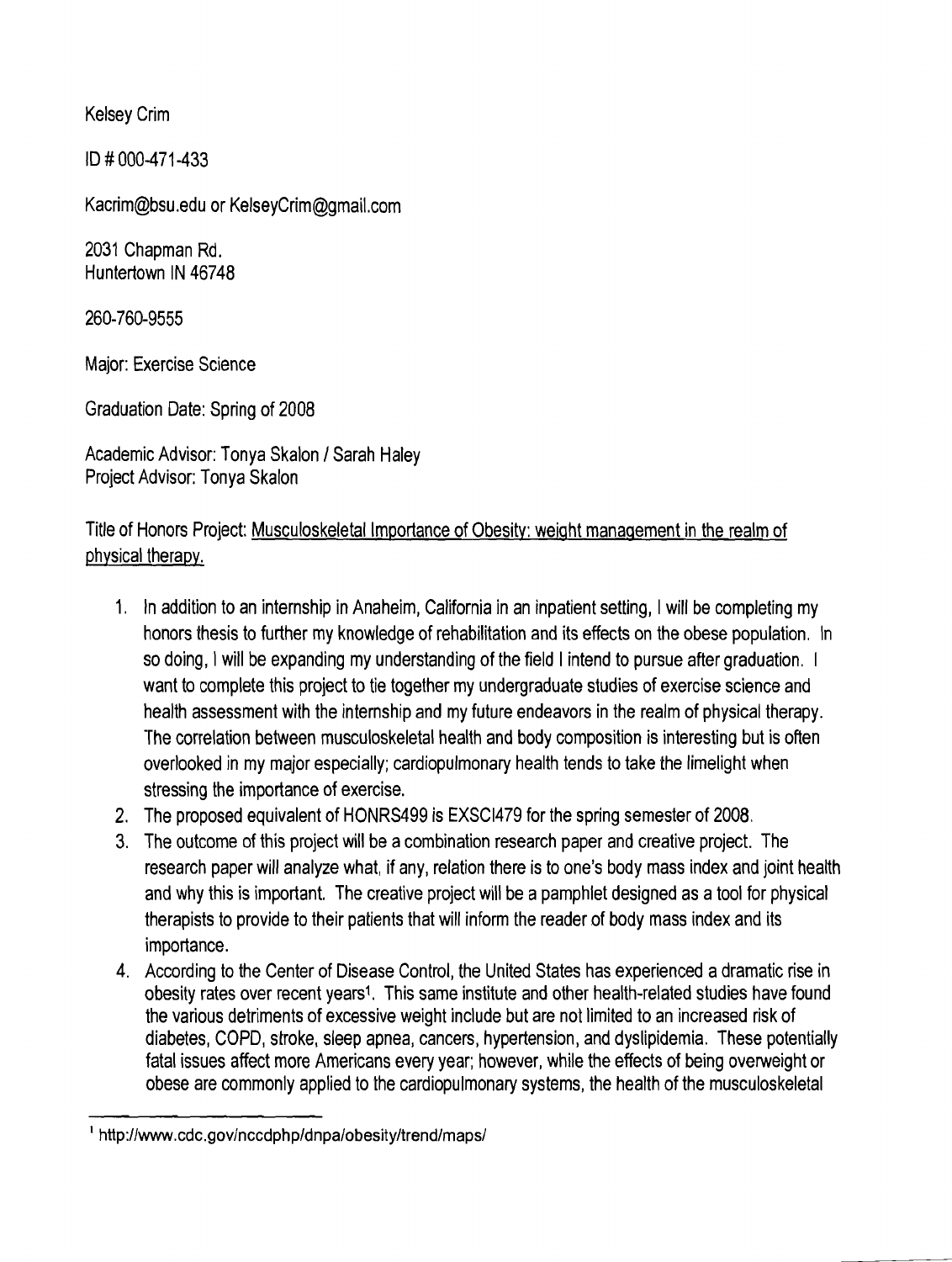system is often overlooked. The research paper itself is targeted at health care providers, specifically physical therapists. The brochure's audience is the general population, namely those involved in rehabilitation.

5. I will assess articles currently published on the topic of obesity as it relates to the musculoskeletal system and rehabilitation. I will explain how and why joints are afflicted to the point of injury, as well as the impact excessive weight has on the rehabilitation of those injuries. I will offer suggestions for physical therapy clinics as to how to assess and approach patients on the topic of obesity as it relates to recovery. This information will then be filtered and simplified into the form of a pamphlet that physical therapists can use as a tool to educate their patients on the subject of the body mass index (8MI) and its importance.

The brochure will include the definition of BMI, the patient's individual score, and classifications of body mass index. In addition, the basal metabolic rate (BMR) will be calculated by the physical therapist and provided in the pamphlet along with its definition. This number will then be used to calculate the average number of calories the patient should consume in one day to maintain weight - ingesting more or burning less calories than this number will tend to result in a gain of weight, and ingesting less or burning more calories than this number will tend to result in a loss of weight. Patients will be advised to seek the assistance of registered dieticians and physicians for a healthy weight loss goal should such action be beneficial.

6. I expect to learn that obesity does in fact result in degeneration of the joint. and that rehabilitation is less successful with obese patients. Because obesity is becoming a national epidemic, I expect to see an increase in the number of osteoarthritis patients in the United States, as well as an increase in the number of joint replacements, specifically of the knee and other load-bearing joints. If people come to understand the importance of healthy diet and exercise as it relates to both the musculoskeletal and cardiopulmonary systems, my goal is that being informed will make them attempt to maintain a healthy weight.

 $\left/ \angle 0 \right/$ 

Student's Signature Date

OURS 5/20100

Project Advisor's Signature\* Date Honors College Approval Date